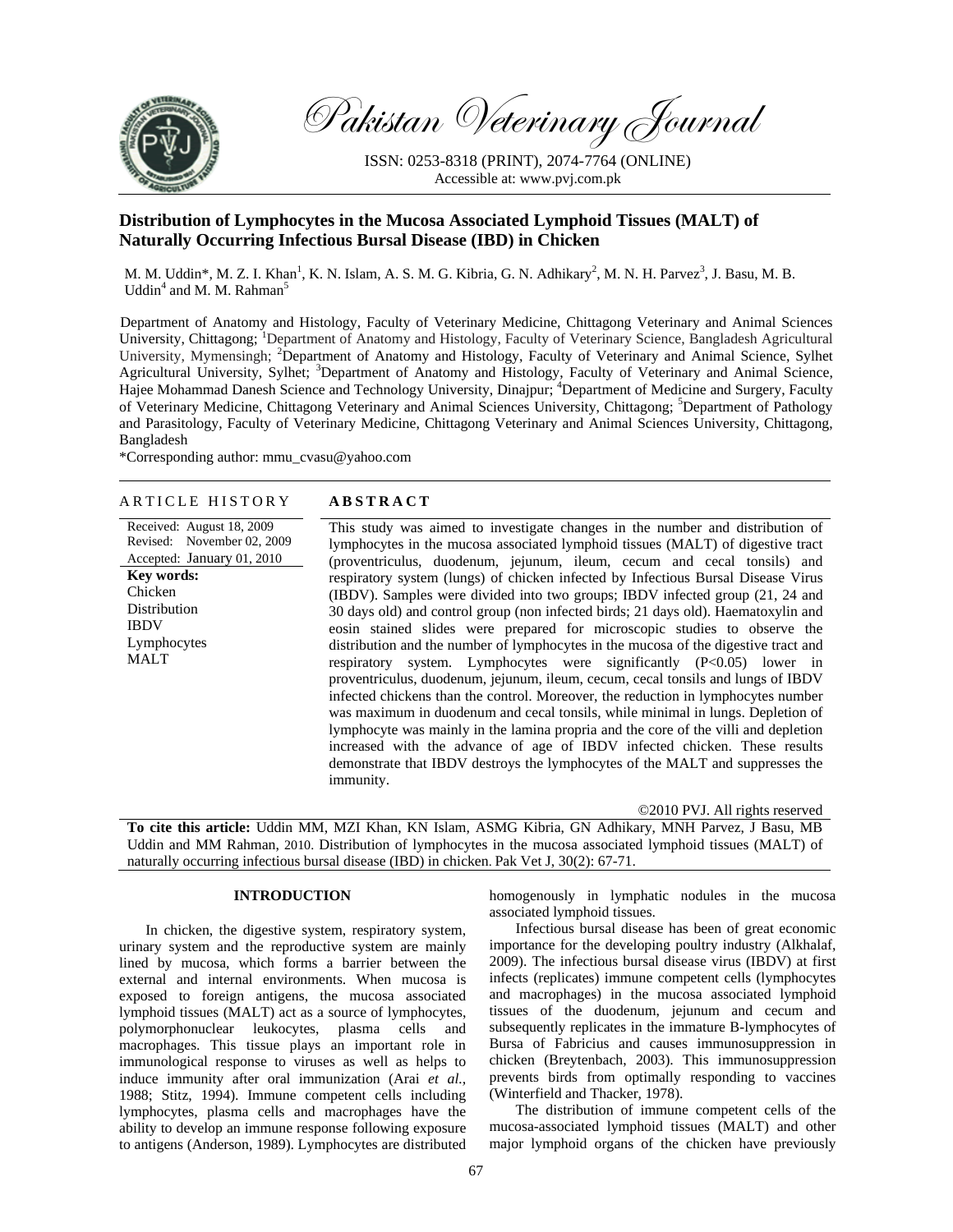been reported (Vervelde and Jeurissen, 1993; Khan and Hashimoto, 1996; Khan *et al*., 1998; Khan and Hashimoto, 2001). Moreover, the histopathological changes and immunosuppressive effects on different lymphatic tissues of IBDV infected chicken have also been reported in Bursa of Fabricius (Tsukamoto, *et al.*, 1995; Elankumaran *et al.*, 2001; Alkhalaf, 2009), spleen (Hoque *et al.*, 2001), thymus (Hoque *et al.,* 2001), cecal tonsils (Elankumaran *et al.*, 2001) and other non lymphoid organs like kidneys (Van der Sluis, 1994) and liver (Islam *et al.*, 1997; Chowdhury *et al.*, 1996).

However, relatively little information is available regarding the changes in number and distribution of lymphocytes in the mucosa-associated lymphoid tissues (MALT) of IBDV infected chicken. The present paper describes the distribution of lymphocytes in MALT of IBDV infected chickens. These investigations will provide valuable information to poultry immunologists, pathologists, researchers and anatomists.

## **MATERIALS AND METHODS**

Samples from 30 IBDV infected chicken were collected immediately after postmortem examination of diseased chicken on the basis of gross lesions at the Department of Pathology, Bangladesh Agricultural University, Mymensingh, Bangladesh. These IBDV infected chickens of different ages were received from different commercial poultry farms for the diagnosis of the disease. Samples were divided into two groups; IBDV infected group and control group (non infected birds; 21 day old) as reference value. Birds of IBDV infected group were further divided into 3 groups according to their age viz. 21, 24, and 30 days and each group had 10 birds. Sample of all the groups (IBDV infected and control) were collected and processed for the microscopic studies. Different segments of digestive tract (proventriculus, duodenum, jejunum, ileum, cecum, and cecal tonsils) and lung tissue were fixed in Bouin's fluid. Tissue samples were dehydrated in alcohol, cleaned in xylene, embedded in paraffin, sectioned at 5µ thickness, stained with Harris's Haematoxylin and Eosin and mounted with DPX (Gridley, 1960). Changes in number and distribution of lymphocytes in the MALT of the digestive tract and respiratory tract of IBDV infected chicken were studied and counted in 20 microscopic fields selected randomly using high magnification (X 400 and 1000). The data were statistically analyzed using analysis of variance technique by using SPSS 12 statistical software. The suitable photographs from the selected specimens were prepared and placed for better comparison and illustration of the results.

## **RESULTS AND DISCUSSION**

### **Proventriculus**

The numbers of lymphocytes in non infected 21 day old chicken were  $35.70 \pm 1.59$ , while in IBDV infected 21, 24 and 30 days old chicken these values were  $27.70 \pm$ 1.09, 23.60  $\pm$  1.17 and 27.60  $\pm$  1.46, respectively (Table 1). Lymphocytes were significantly (P<0.05) lower in IBDV infected than the control group at day 24 of age.

Lymphocytes were reduced and depopulated specially in the lamina propria of IBDV infected chicken of all age groups. A report in this regard shows that after oral infection or inhalation, the virus replicates primarily in the gut-associated lymphocytes and macrophages (Muller *et al.,* 1979; Befus *et al.,* 1980). It can be speculated that IBDV may replicate and destroy the lymphocytes of proventriculus.

## **Duodenum**

In the duodenum, numbers of lymphocytes were 44.90  $\pm$  1.83 in 21 days old non-infected chicken, while 34.70  $\pm$ 1.93,  $32.50 \pm 1.15$  and  $31.60 \pm 1.63$  in 21, 24 and 30 days old IBDV infected chicken, respectively (Table 1). The values were significantly (P<0.05) lower in IBDV infected than non-infected control chicken at 24 and 30 days of age. Severe depletion of lymphocytes was observed in the lamina propria and the core of villi of IBDV infected chicken than the non-infected controls (Fig. 1a & b). These results are indirectly similar to the earlier findings that the virus replicates in the lymphocytes of duodenum as the first site demonstrated by using immunofluorescence techniques (Weiss and Weiss, 1994).

# **Jejunum**

Lymphocytes were significantly  $(P<0.05)$  lower in number in the jejunum of IBDV infected chicken of age groups of 24 and 30 days than the non infected control (Table 1). Depletion of lymphocytes was observed in the core of villi and in the lamina propria of jejunum of the infected chicken compared to non-infected control (Fig. 3a & b), which might be due to the mechanism of IBDV infection. The virus replicates primarily in the lymphocytes and macrophages of gut associated tissue in the jejunum after oral infection or inhalation (Muller *et al.,* 1979; Weiss and Weiss, 1994).

#### **Ileum**

Lymphocytes were  $26.20 + 1.56$ ,  $26.50 + 1.27$  and  $26.50 \pm 1.37$  in 21, 24 and 30 days old IBDV infected chicken respectively, while  $31.80 \pm 1.48$  in 21 days old non infected chicken (Table 1). Lymphocytes were lower in infected groups than the control group, the difference was, however, non significant. Disorganization and depletion of lymphocytes were similar in all age groups of IBDV infected chicken. Moreover, severe disorganization and depletion of lymphocytes were most common in the lamina propria of ileum. IBDV proliferates in immature B cells within the follicles of specialized gut-associated lymphoid organs (Befus *et al.,* 1980; Withers *et al.,* 2006).

#### **Cecum**

The lymphocytes were significantly  $(P<0.05)$  higher in the non-infected chicken than the IBDV infected chicken of 24 and 30 days of age (Table 1). Nevertheless, lymphocytes were depleted at 30 days in IBDV infected chicken than 24 day and 21 day old IBDV infected chicken, especially in the lamina propria of cecum. These findings are in agreement with the mechanism of IBDV infection, as the virus replicates in the lymphocytes in the lamina propria of cecum (Muller *et al.,* 1979; Weiss and Weiss 1994).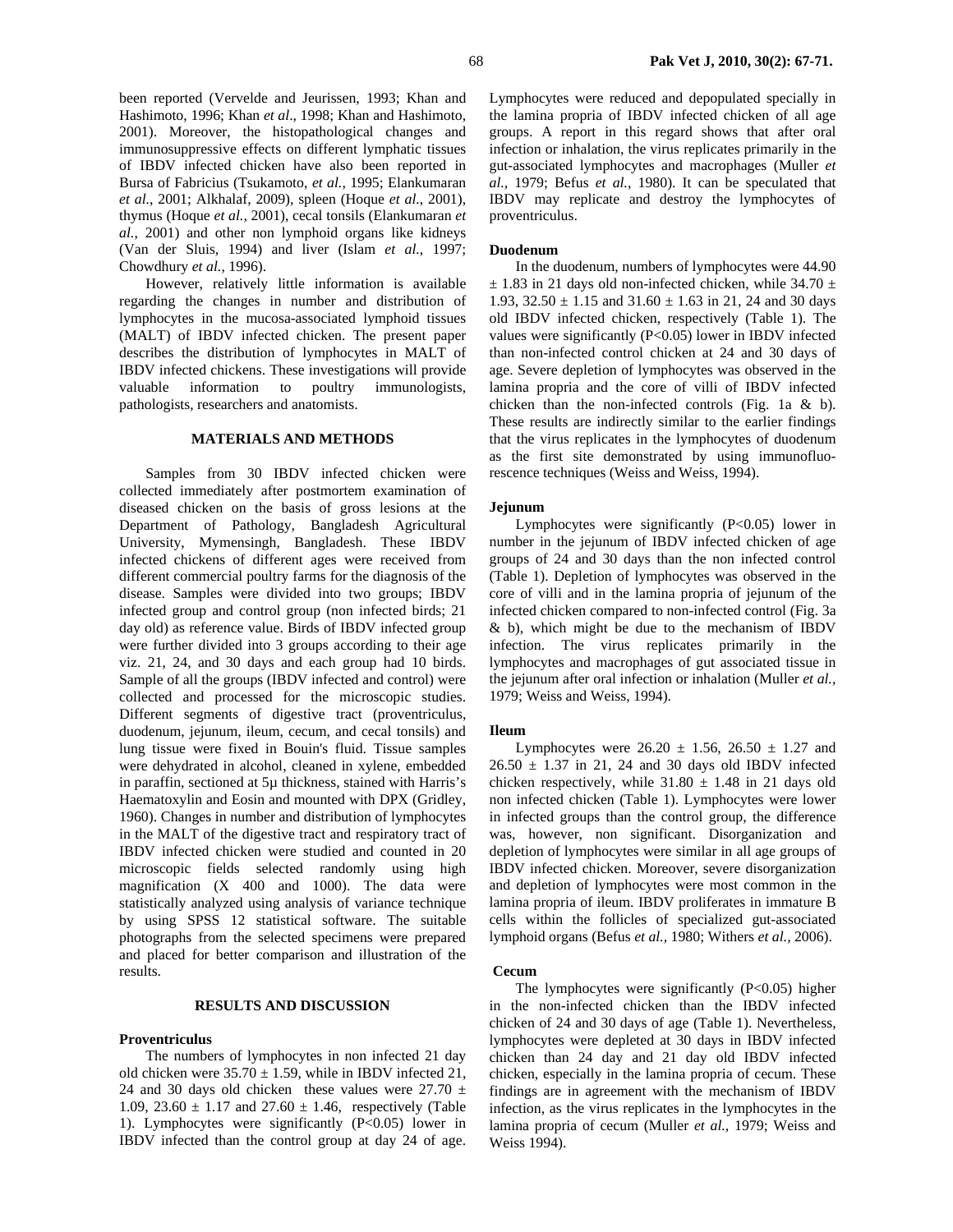

**Fig. 1a: Duodenum of 21 days old non-infected chicken showing lymphatic nodules (arrow heads) and diffuse lymphocytes (arrows) in the lamina propria (Lp, H & E, X 400).** 



**Fig. 1b: Duodenum of 21 days old IBDV infected chicken showing lymphocytes (arrows) and lymphocyte depleted areas (asterisks) in the lamina propria (Lp, H & E, X 1000).** 



**Fig. 2b: Jejunum of 21 day old IBDV-infected chicken showing lymphocytes (arrows) and lymphocyte depleted areas (asterisks) in the lamina propria (Lp) and core of villi (Cv, H & E, X 1000).** 



**Fig. 3a: Cecal tonsil of 21 day old non-infected chicken showing diffuse lymphocytes (arrows) and lymphatic nodules (arrow heads) in the lamina propria (Lp, H & E, X 400).** 



**Fig. 2a: Jejunum of 21 day old non-infected chicken showing lymphocytes (arrows) in the lamina propria (Lp, H & E, X 1000).** 



**Fig. 3b: Cecal tonsil of 21 day old IBVD-infected chicken showing lymphocytes (arrows) and lymphocyte depleted areas (asterisks), H & E, X 1000**.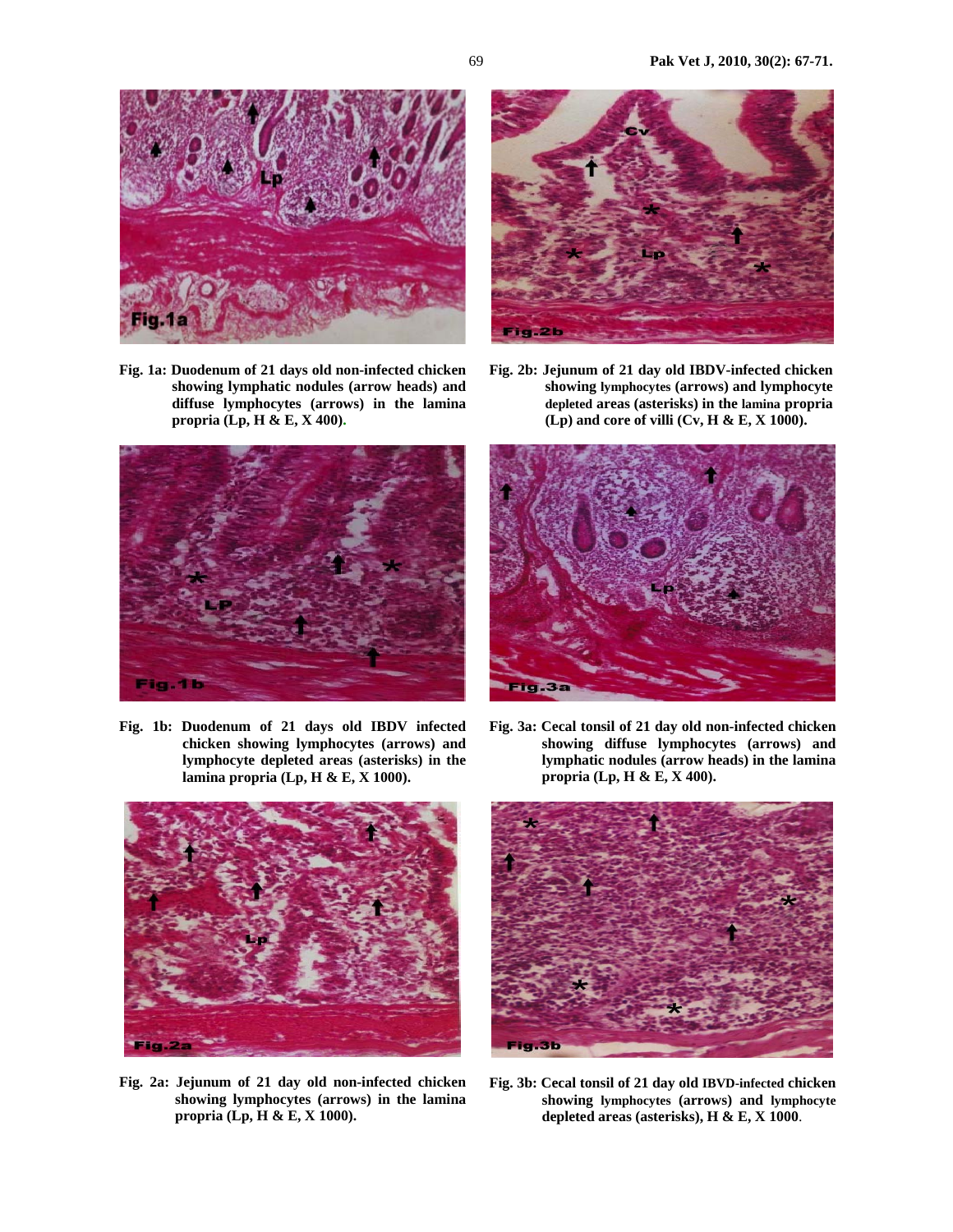| Group                | Organs                |                    |                    |                |                    |                     |                   |
|----------------------|-----------------------|--------------------|--------------------|----------------|--------------------|---------------------|-------------------|
|                      | <b>Proventriculus</b> | <b>Duodenum</b>    | Jejunum            | <b>Ileum</b>   | <b>Cecum</b>       | <b>Cecal tonsil</b> | Lungs             |
| Control              |                       |                    |                    |                |                    |                     |                   |
| $Day-21$             | $35.70 \pm 1.59$      | $44.90 \pm 1.83$   | $37.60 + 2.34$     | $31.80 + 1.48$ | $36.60 + 1.27$     | $63.70 + 1.57$      | $37.90 + 0.76$    |
| <b>IBDV</b> Infected |                       |                    |                    |                |                    |                     |                   |
| $Day-21$             | $27.70 \pm 1.09$      | $34.70 + 1.93$     | $31.80 + 1.65$     | $26.20 + 1.56$ | $31.20 + 1.31$     | $53.00 + 1.21$      | $35.30 + 1.83$    |
| Day-24               | $23.60 + 1.17*$       | $32.50 + 1.15*$    | $29.40 + 1.08*$    | $26.50 + 1.27$ | $28.00 \pm 1.05^*$ | $48.50 + 1.42*$     | $30.80 + 1.75*$   |
| $Day-30$             | $27.60 \pm 1.46$      | $31.60 \pm 1.63^*$ | $28.50 \pm 1.35^*$ | $26.50 + 1.37$ | $23.70 \pm 1.95^*$ | $42.40 + 2.72*$     | $28.30 \pm 2.04*$ |

**Table 1: Distribution of lymphocytes in mucosa associated lymphoid tissue of chicken (mean ± SD, n = 10).** 

\* Significantly different from control (P<0.05).

## **Cecal tonsil**

Lymphocytes in non-infected chicken of 21 days of age were  $63.70 \pm 1.57$  and in infected groups these values were  $53.00 \pm 1.21$ ,  $48.50 \pm 1.42$  and  $42.40 \pm 2.72$  on 21, 24 and 30 days of age, respectively (Table 1). Lymphocytes were significantly  $(P<0.05)$  reduced in number in the cecal tonsils of IBDV infected chicken at 24 and 30 days of age compared to controls. Disorganization of lymphocytes in the tonsiler nodules and severe depletion in the diffuse form were observed in the IBDV infected chicken of all age groups (Fig. 3a  $\&$  b). The main target cells for IBDV replication seem to be the actively dividing B lymphocytes and the infection also leads to the destruction as well as death of lymphocytes in caecal tonsils (Nunoya *et al.,* 1992; Tanimura *et al.,* 1995; Chowdhury *et al.,* 1996; Chen *et al.,* 2009; Khatri and Sharma, 2009).

## **Lungs**

Lymphocytes were also significantly  $(P<0.05)$  lower in number in the IBDV infected chicken of 24 and 30 days of age than the non-infected controls (Table 1). The plasma cells were reduced in the upper respiratory tract at 7 days post-inoculation, compromising local immunity (Dohms *et al*., 1988).

The result of the present study show that IBDV not only destroys the lymphocytes of the Bursa of Fabricius and other major lymphoid organs but also significantly (P<0.05) destroys the lymphocytes of the mucosa associated lymphoid tissues of digestive tract and to some extent of respiratory tract.

## **REFERENCES**

- Alkhalaf AN, 2009. Detection of variant strains of infectious bursal disease virus in broiler flocks in Saudi Arabia using antigen capture enzyme-linked immunosorbent assay. Pak Vet J, 29(4): 161-164.
- Anderson, DM, 1989. Dorland's Pocket Medical Dictionary.  $24<sup>th</sup>$  Ed, WB Saunders Company, Philadelphia, USA.
- Arai N, Y Hashimoto, H Kitagawa, Y Kon and N Kudo, 1988. Immunohistochemical study on the distribution of lymphoid tissues in the upper alimentary and respiratory tracts of chickens. Japan J Vet Sci, 50(1): 183-192.
- Befus AD, N Johnoston, GA Leslie and J Bienenstock, 1980. Gut-associated lymphoid tissue in the chicken. I. Morphology, ontogeny and some functional characteristics of Peyer's patches. Immunology, 125(6): 2626-2632.
- Breytenbach JH, 2003. The dynamics of infectious bursal disease control. In: 3rd International Poultry Show and Seminar, Dhaka, Bangladesh, pp: 67.
- Chen L, MJ Ran, XX Shan, MP Cao, XM Yang and SQ Zhang, 2009. BAF enhances B-cell-mediated immune response and vaccine-protection against a very virulent IBDV in chickens. Vaccine, 27(9): 1393- 1399.
- Chowdhury EH, MR Islam, PM Das, ML Dewan and MSR Khan, 1996. Acute infectious bursal disease in chicken: Pathological observations and virus isolation. Asian-Austr J Anim Sci, 9: 465-469.
- Dohms JE, KP Lee, JK Rosenberger and AL Metz, 1988. Plasma cell quantitation in the gland of Harder during infectious bursal disease virus infection of 3-weekold broiler chickens. Avian Dis, 32(4): 624-631.
- Elankumaran S, RA Heckert and L Mours, 2001. Persistence and tissue distribution of a variant strain of infectious bursal disease virus in commercial broiler chickens. Proc Intern Symp on Infectious Bursal Disease and Chicken Infectious Anaemia, Rouischholzhausen, Germany, pp: 353-565.
- Gridley MF, 1960. Manual of Histologic and Special Staining Technique.  $2^{nd}$  Ed. MacGraw-Hill Book Company INC, New York, USA, pp: 25-32.
- Hoque MM, AR Omar, LK Hair-Bejo and I Aini, 2001. Pathogenicity of infectious bursal disease virus and molecular characterization of the hypervariable region. Avian Pathol, 30:369-380.
- Islam MR, EH Chowdhury, PM Das and ML Dewan, 1997. Pathology of acute infectious bursal disease virus in chickens induced experimentally with a very virulent isolate. Indian J Anim Sci, 67: 7-9.
- Khan MZI and Y Hashimoto, 1996. An immunohistochemical analysis of T-cell subsets in the chicken Bursa of Fabricius during postnatal stages of development. J Vet Med Sci, 58(12): 1231-1234.
- Khan MZI and Y Hashimoto, 2001. Large granular lymphocytes in the oviduct of developing and hormone treated chickens. British Poul Sci, 42: 180– 183.
- Khan MZI, Y Hashimoto and M Asaduzzaman, 1998. Development of T-cell sub-populations in postnatal chicken lymphoid organs. Vet Arhiv, 68(5): 183-189.
- Khatri M and JM Sharma, 2009. Response of embryonic chicken lymphoid cells to infectious bursal disease virus. Vet Immunol Immunopath, 127(3-4): 316-324.
- Muller R, I Kaufer, M Reinachor and E Weis, 1979. Immunofluorescent studies of early virus propagation after oral infection with infectious bursal disease virus (IBDV). Zentralblad Veterinarmedicine (B), 26: 345-352.